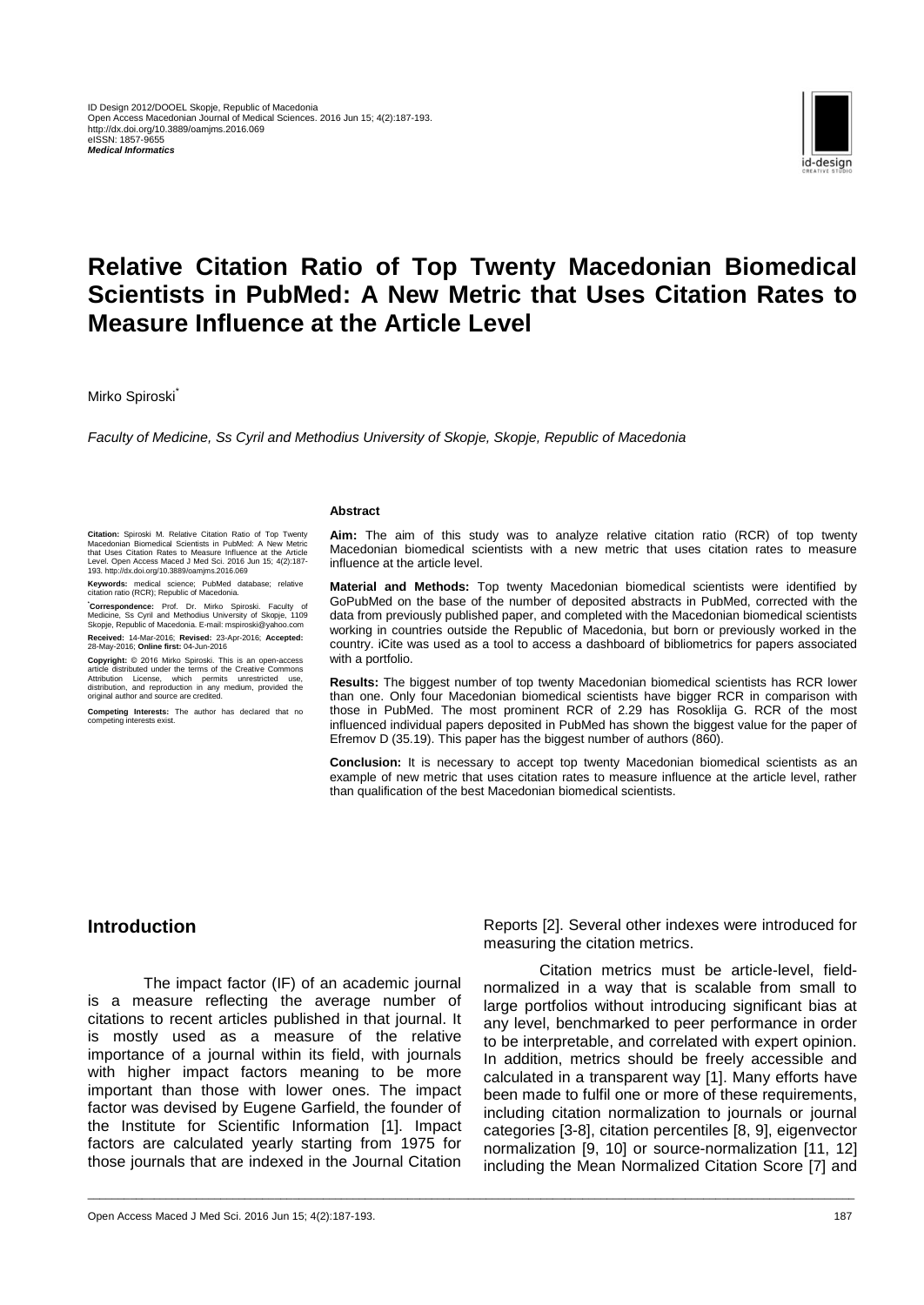Source-Normalized Impact per Paper metrics [12]. While all are improvements on Impact Factor, none meets all of the criteria listed above.

\_\_\_\_\_\_\_\_\_\_\_\_\_\_\_\_\_\_\_\_\_\_\_\_\_\_\_\_\_\_\_\_\_\_\_\_\_\_\_\_\_\_\_\_\_\_\_\_\_\_\_\_\_\_\_\_\_\_\_\_\_\_\_\_\_\_\_\_\_\_\_\_\_\_\_\_\_\_\_\_\_\_\_\_\_\_\_\_\_\_\_\_\_\_\_\_\_\_\_\_\_\_\_\_\_\_\_\_\_\_\_\_\_\_\_\_\_\_\_\_\_\_\_\_\_\_\_

| a)                                                                     | X NCBI Resources @ How To @          |                                            |                                                                                                                                                                                                                                                            |                                                                                                                                                                                                                        |                                         |                                                                            |                    |
|------------------------------------------------------------------------|--------------------------------------|--------------------------------------------|------------------------------------------------------------------------------------------------------------------------------------------------------------------------------------------------------------------------------------------------------------|------------------------------------------------------------------------------------------------------------------------------------------------------------------------------------------------------------------------|-----------------------------------------|----------------------------------------------------------------------------|--------------------|
|                                                                        | Publined.org                         |                                            | PubMed<br>* Spiroski M" OR "Spirovski M"                                                                                                                                                                                                                   |                                                                                                                                                                                                                        |                                         | mspiroski My.NCBI Sign.Out<br>Search                                       |                    |
| Article types                                                          | US Halkinst Library of Me            |                                            | Create RSS Create alert Advanced<br>Summary + 200 per page + Sort by Most Recent +                                                                                                                                                                         | Send to: =                                                                                                                                                                                                             |                                         | Filters: Manage Filters                                                    | Help               |
| Clinical Trial<br>Review<br>Customize<br>Text availability<br>Abstract |                                      |                                            | Format<br>Summary<br>Summary (text)<br>Abstract<br>BAbstract (text)                                                                                                                                                                                        |                                                                                                                                                                                                                        | New feature<br><b>Sort by Relevance</b> | Try the new Display Settings option -                                      |                    |
| Free full text<br>Full fext<br>PubMed<br>Commons                       |                                      |                                            | @ MEDLINE<br>dical scientific impact (2013) of institutions, academic journals and<br><b>UD XML</b><br>PMID List<br>the Republic of Macedonia.<br>аратовки мг.                                                                                             | Find related data<br>Database: Select<br>٠                                                                                                                                                                             |                                         |                                                                            |                    |
| Trending articles<br>5 years                                           | Reader comments<br>Publication dates |                                            | Prilozi 2014;35(3):67-80.<br>PMD: 25711224<br>Similar articles<br>DNA typing of HLA-A. -C. -B. AND -DRB1 in the children with autism in the Republic of<br>G)                                                                                              | [15ml have]<br>Search details                                                                                                                                                                                          |                                         |                                                                            |                    |
| 10 years<br>Custom range<br>Species<br>Humans<br>Other Animals         |                                      |                                            | $\overline{2}$<br>Macedonia.<br>Trajkovski V. Spiroski M.<br>Bratisl Lek Listy. 2015; 116(1): 14-9.<br>PMD-25000050<br>Smith articles                                                                                                                      |                                                                                                                                                                                                                        |                                         | "Spiroski M"[All Fields] OR<br>"Spirovski M"[All Fields]                   |                    |
| b)                                                                     |                                      |                                            |                                                                                                                                                                                                                                                            | C)                                                                                                                                                                                                                     |                                         |                                                                            |                    |
|                                                                        |                                      |                                            |                                                                                                                                                                                                                                                            | NIH Hational Institutes of Health<br><b>New Analysis</b>                                                                                                                                                               |                                         | <b>iCite Beta</b>                                                          |                    |
|                                                                        | Print.<br><b>Inspect element</b>     |                                            | Search Google for "25711224 25666956 25172977 24738646 23822621<br>$Cut + 1$<br>Ctrl+Shift+                                                                                                                                                                | Specify PMIDs<br>O Upload a spreadsheet with optional group labels<br>Choose File No file chosen<br>OR                                                                                                                 |                                         |                                                                            |                    |
| 469                                                                    |                                      |                                            |                                                                                                                                                                                                                                                            | O trent a list<br>25711224<br>2566666                                                                                                                                                                                  |                                         |                                                                            |                    |
|                                                                        |                                      |                                            |                                                                                                                                                                                                                                                            | A maximum of 200 PMDs may be queried at a time.<br>The iCite database currently contains publications published between 1995 and 2013.                                                                                 |                                         |                                                                            |                    |
| 10018                                                                  |                                      |                                            |                                                                                                                                                                                                                                                            | Pocess   Reset                                                                                                                                                                                                         |                                         |                                                                            |                    |
|                                                                        |                                      |                                            |                                                                                                                                                                                                                                                            |                                                                                                                                                                                                                        |                                         |                                                                            |                    |
| d)                                                                     |                                      |                                            |                                                                                                                                                                                                                                                            |                                                                                                                                                                                                                        |                                         |                                                                            |                    |
| e)                                                                     | $\frac{1}{2}$ as $\frac{1}{2}$       | Top <sup>%</sup><br>RCR<br>Histograms<br>Â | Roll over table headers for definitions<br><b>Total Pubs</b><br>Puts/Year<br>MEAN<br>$\overline{35}$<br>2.69<br>1.30<br>Percentiles for NIH-funded publications<br>0.1%<br>m<br>W.<br>30.65<br>11.21<br>518<br>Pubs per year<br>14442<br>$\frac{0.8}{0.6}$ | Cites/Year<br>Relative Citation Ratio (RCR)<br><b>SEM</b><br>MED<br>MEAN<br><b>SEM</b><br>MED<br>0.20<br>1.00<br>0.53<br>0.08<br>0.43<br>10%<br>30%<br>60%<br>50%<br>3.55<br>2.29<br>1.29<br>1.00<br>Mean RCR per year | sos<br>0.77<br>35.000万円 1000万円          | <b>Weighted RCR</b><br>18.50<br>nos.<br>0.36<br>Weighted RCR per year<br>4 | <b>SOS</b><br>0.21 |
|                                                                        | PMID                                 | Year                                       | Title                                                                                                                                                                                                                                                      | Authors                                                                                                                                                                                                                | Article?                                | Journal                                                                    | <b>RCR</b>         |
| ×                                                                      | 23822621 2013                        |                                            | IL1 cluster gene polymorphisms in<br>Macedonian patients with chronic<br>periodontitis.                                                                                                                                                                    | Atanasovska-Stojanovska, A: Popovska, M:<br>Trajkov, D; Spiroski, M                                                                                                                                                    | Yes                                     | Bratisl Lek<br>Listy                                                       | 0.48               |
|                                                                        |                                      |                                            | 23264404 2012 Distribution of 22 cytokine gene<br>polymorphisms in Roma from the<br>Republic of Macedonia                                                                                                                                                  | Trajkov, Dejan; Petlichkovski, Aleksandar;<br>Efinska-Mladenovska, Olivija; Hristomanova,<br>Slavica; Djulejic, Eli: Kirijas, Meri; Senev,<br>Aleksandar: Spiroski, Mirko                                              | Yes                                     | Iran J Allergy<br>Asthma<br>Immunol                                        | 0.00               |
|                                                                        |                                      |                                            | 23220498 2013 Killer cell immunoglobulin-like receptor<br>genes in four human West Nile virus<br>infections reported 2011 in the Republic of<br>Macedonia                                                                                                  | Spiroski, Mirko; Mifenkovic, Zvonko;<br>Pettichkovski, Aleksandar; Ivanovski, Ljubomir;<br>Topuzovska, Irena Kondova; Djulejic, Eli                                                                                    | Yes                                     | Hum.<br>Immunol.                                                           | 0.33               |
|                                                                        | 22537751 2012                        |                                            | IL10-1082, IL10-819 and IL10-592<br>polymorphisms are associated with<br>chronic periodontitis in a Macedonian<br>population.                                                                                                                              | Atanasovska-Stojanovska, Aneta; Trajkov,<br>Dejan; Popovska, Mirjana; Spiroski, Mirko                                                                                                                                  | Yes.                                    | Hum<br>Immunol                                                             | 0.54               |
|                                                                        | 22427475 2012                        |                                            | Gene polymorphisms of 22 cytokines in<br>Macedonian children with atopic<br>dermatitis.                                                                                                                                                                    | Stavric, Katarina; Peova, Sonja; Trajkov, Dejan;<br>Spiroski, Mirko                                                                                                                                                    | Yes                                     | Iran J Allergy<br>Asthma<br>Immunol                                        | 0.82               |
|                                                                        | 22394037 2012                        |                                            | Low density lipoprotein size in relation to<br>carotid intima-media thickness in coronary<br>artery disease.                                                                                                                                               | Alabakovska, S B; Tosheska, K N; Spiroski, M Z;<br>Krstevska, M A; Jovanova, S; Labudovic, D D                                                                                                                         | Yes                                     | Bratisl Lek<br>Listy                                                       | 0.20               |
|                                                                        | 21955885 2011                        |                                            | Distribution of killer cell immunoglobulin-<br>like receptor genes in Roma from                                                                                                                                                                            | Petichkovski, A: Djulejic, E; Trajkov, D; Efinska-<br>Mladenovska, O; Hristomanova, S; Kirijas, M;                                                                                                                     | Yes                                     | int. J.<br>Immunogenet.                                                    | 0.18               |

*Figure 1: Several steps should be followed in order to calculate relative citation ratio of top twenty Macedonian biomedical scientists with a new metric that uses citation rates to measure influence at the article level*

Furthermore, these existing approaches are often unhelpful to decision-makers because they aggregate works from researchers across disparate geographical regions and institutional types. For example, current methods do not provide a way for primarily undergraduate institutions to compare their portfolios against other teaching-focused institutions, nor do they allow developing nations to compare their research to that done in other developing nations [13]. Incorporating a customizable benchmark as an integral part of an ideal citation metric would enable such an apples to apple comparison and facilitate downstream decision-making activity.

We report here the development and validation of the Relative Citation Ratio (RCR) metric, which meets all of the above criteria and is based on the novel idea of using the co-citation network of each article to field- and time-normalize by calculating the expected citation rate from the aggregate citation behavior of a topically linked cohort. An average citation rate is computed for the network, benchmarked to peer performance, and used as the RCR denominator; as is true of other bibliometrics, article citation rate (ACR) is used as the numerator. We use the RCR metric here to determine the extent to which National Institutes of Health (NIH) awardees maintain high or low levels of influence on their respective fields of research.

The aim of this study was to analyze relative citation ratio (RCR) of top twenty Macedonian biomedical scientists with a new metric that uses citation rates to measure influence at the article level.

## **Material and Methods**

\_\_\_\_\_\_\_\_\_\_\_\_\_\_\_\_\_\_\_\_\_\_\_\_\_\_\_\_\_\_\_\_\_\_\_\_\_\_\_\_\_\_\_\_\_\_\_\_\_\_\_\_\_\_\_\_\_\_\_\_\_\_\_\_\_\_\_\_\_\_\_\_\_\_\_\_\_\_\_\_\_\_\_\_\_\_\_\_\_\_\_\_\_\_\_\_\_\_\_\_\_\_\_\_\_\_\_\_\_\_\_\_\_\_\_\_\_\_\_\_\_\_\_\_\_\_\_

Top twenty Macedonian biomedical scientists were identified by GoPubMed on the base of the number of deposited abstracts in PubMed [14], corrected with the data from previously published paper [15], and completed with the Macedonian biomedical scientists working in countries outside the Republic of Macedonia, but born or previously worked in the country (Table 1).

iCite was used as a tool to access a dashboard of bibliometrics for papers associated with a portfolio. iCite is a powerful web application that provides a panel of bibliometric information for journal publications within a defined analysis group (where an analysis group can consist of a single article or a very large group of articles). The data produced by iCite can be downloaded as a customized report from the dashboard and could be used to understand the influence of articles within an analysis group. An example application for iCite might be to compare how the influence of a portfolio of articles compares to the remaining articles that come out of grants funded by the NIH [2].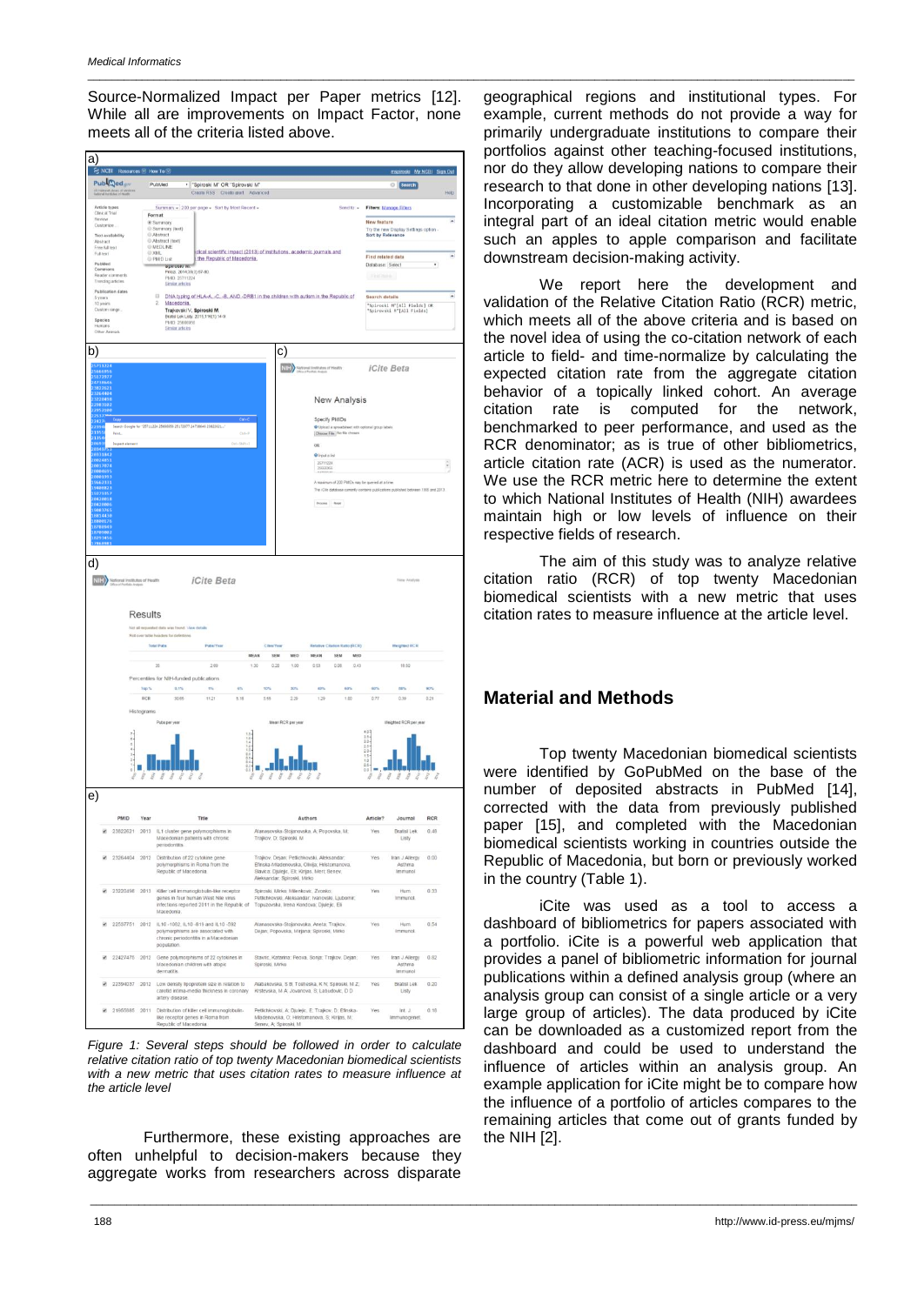**Table 1: Number of abstracts deposited in PubMed, total number of PubMed abstracts in citation base, and publications per year of top twenty Macedonian biomedical scientists (November 17, 2015)**

| Rank           | Macedonian Biomedical Scientist (November<br>17, 2015)  | Pubs<br>Abstracts | <b>Total Pubs</b><br>in Citation<br>base | Pubs/Year |  |
|----------------|---------------------------------------------------------|-------------------|------------------------------------------|-----------|--|
| 1              | "Polenakovic M" OR "Polenakovik M" <sup>&amp;</sup>     | 189               | 108                                      | 5.68      |  |
| 2              | "Efremov G" <sup>&amp;</sup>                            | 156               | 48                                       | 2.67      |  |
| 3              | "Tasic V"                                               | 123               | 78                                       | 4.33      |  |
| 4              | "Spasovski G"                                           | 115               | 79                                       | 4.16      |  |
| 5              | "Efremov D" <sup>&amp;1</sup>                           | 113               | 81                                       | 4.26      |  |
| 6              | "Gucev Z" OR "Guchev Z"                                 | 85                | 51                                       | 2.68      |  |
| $\overline{7}$ | "Gogusev J" <sup>2</sup>                                | 78                | 37                                       | 1.95      |  |
| 8              | "Kocova M" OR "Kochova M"                               | 76                | 51                                       | 2.68      |  |
| 9              | "Bosevski M"                                            | 73                | 49                                       | 5.44      |  |
| 10             | "Sikole A"                                              | 67                | 51                                       | 2.83      |  |
| 11             | "Petrusevska G" OR "Petrushevska G"                     | 67                | 46                                       | 2.56      |  |
| 12             | "Stafilov T"                                            | 63                | 45                                       | 2.50      |  |
| 13             | "Grcevska L" OR "Grchevska L"                           | 63                | 42                                       | 2.33      |  |
| 14             | "Popov Z" <sup>&amp;</sup>                              | 62                | 45                                       | 2.37      |  |
| 15             | "Dimovski A" <sup>&amp;</sup>                           | 62                | 21                                       | 1.17      |  |
| 16             | "Ivanovski N"                                           | 58                | 46                                       | 2.56      |  |
| 17             | "Spiroski M" OR "Spirovski M"                           | 52                | 35                                       | 2.69      |  |
| 18             | "Tofovic S" <sup>3</sup>                                | 50                | 46                                       | 2.56      |  |
| 19             | "Rosoklija G" <sup>&amp;4</sup>                         | 48                | 35                                       | 1.84      |  |
| 20             | "Pop-Jordanova N" OR "Pop Jordanova N" <sup>&amp;</sup> | 47                | 27                                       | 1.93      |  |

**<sup>20</sup>** "Pop-Jordanova N" OR "Pop Jordanova N"<sup>&</sup> 47 27 1.93<br>&, member of Macedonian Academy of Science and Arts; <sup>1</sup>, Molecular Hematology Unit, International Centre for Genetic Engineering and Biotechnology, Rome, Italy; <sup>2</sup>, Inserm<br>U507 and U1016, Institut Cochin, 75014 Paris, France; <sup>3</sup>, Department of Pharmacology<br>and Chemical Biology, University of Pittsburgh, and Chemical Biology, University of Pittsburgh, School of Medicine, PA, USA; 4<br>Department of Psychiatry, Columbia University, New York, USA.

The following data are produced using iCite: total number of articles within the analysis group (Total Pubs); mean number of articles published per year (Pubs/Year); number of citations for articles in the analysis group per year (Cites/Year): maximum, mean, standard error of the mean, and median; Relative Citation Ratio (RCR): maximum, mean, standard error of the mean, and median; and Weighted RCR: the sum of the RCRs for the articles within the analysis group.

The Relative Citation Ratio is a new metric developed within the Office of Portfolio Analysis (OPA) that represents a citation-based measure of the scientific influence of one or more articles. It is calculated as the cites/year of each paper, normalized to the citations per year received by NIH-funded papers in the same field and year. A paper with an RCR of 1.0 has received the same number of cites/year as the median NIH-funded paper in its field, while a paper with an RCR of 2.0 has received twice as many cites/year as the median NIH-funded paper in its field. The displayed values are the average and standard deviation of the papers in the group along with the median.

For each of the top twenty Macedonian biomedical scientists, PubMed was searched (on November 17, 2015) and the results were formatted as PMID list (Figure 1a). The PMID list was copied (Figure 1b) and transferred to iCite Beta [2] in the New Analysis window (Figure 1c). Individual results of top twenty Macedonian biomedical scientists were shown and captured for further analyses (Figure 1d). The citation rates to measure influence at the article level for each top twenty Macedonian biomedical scientists were shown and captured for further analysis (Figure 1e).

\_\_\_\_\_\_\_\_\_\_\_\_\_\_\_\_\_\_\_\_\_\_\_\_\_\_\_\_\_\_\_\_\_\_\_\_\_\_\_\_\_\_\_\_\_\_\_\_\_\_\_\_\_\_\_\_\_\_\_\_\_\_\_\_\_\_\_\_\_\_\_\_\_\_\_\_\_\_\_\_\_\_\_\_\_\_\_\_\_\_\_\_\_\_\_\_\_\_\_\_\_\_\_\_\_\_\_\_\_\_\_\_\_\_\_\_\_\_\_\_\_\_\_\_\_\_\_

#### **Results**

*\_\_\_\_\_\_\_\_\_\_\_\_\_\_\_\_\_\_\_\_\_\_\_\_\_\_\_\_\_\_\_\_\_\_\_\_\_\_\_\_\_\_\_\_\_\_\_\_\_\_\_\_\_\_\_\_\_\_\_\_\_\_\_\_\_\_\_\_\_\_\_\_\_\_\_\_\_\_\_\_\_\_\_\_\_\_\_\_\_\_\_\_\_\_\_\_\_\_\_\_\_\_\_\_\_\_\_\_\_\_\_\_\_\_\_\_\_\_\_\_\_\_\_\_\_\_\_*

Percent of cited papers in citation base of deposited abstracts in PubMed from top twenty Macedonian biomedical scientists (November 17, 2015) is shown in Fig. 1.

It can be seen that two authors (Efremov G and Dimovski A) have the lowest percent of cited papers (30.77% and 33.87%, respectively). Most of the authors have a percent of cited papers between 35% and 80%, and only one author has 92% of cited papers (Tofovic S).



*Figure 1: Percent of cited papers in citation base of deposited abstracts in PubMed from top twenty Macedonian biomedical scientists (November 17, 2015)*

Cites per year of deposited abstracts in PubMed from top twenty Macedonian biomedical scientists (November 17, 2015) are shown in Fig. 2.

It can be seen that cites per year are very heterogeneous finding between top twenty Macedonian biomedical scientists. The smallest number of cites per year was noticed by Grcevska L OR Grchevska L (0.2 cites per year). Most of the top twenty Macedonian biomedical scientists were cited between 0.2 and 2.0 per year.

Two scientists were cited between 2.0 and 4.0 times per year (Spasovski G and Kocova M OR Kochova M). Only two of Macedonian top twenty biomedical scientists were cited between 6 and 8 times per year (Efremov D and Rosoklija G).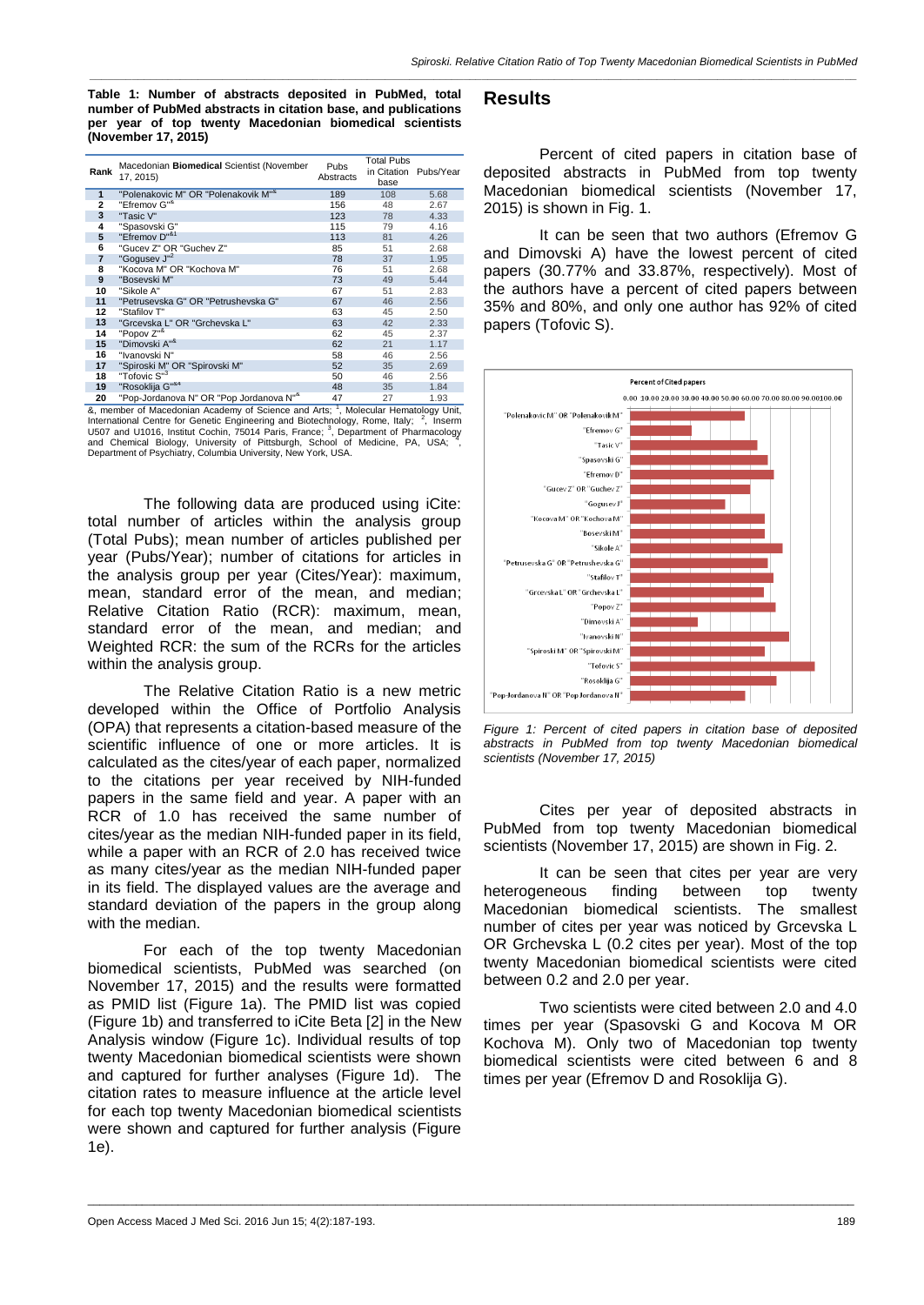

*Figure 2: Cites per year of deposited abstracts in PubMed from top twenty Macedonian biomedical scientists (November 17, 2015)*

Relative citation ratio (RCR) of deposited abstracts in PubMed from top twenty Macedonian biomedical scientists (November 17, 2015) is shown in Fig. 3.

The lowest Relative citation ratio (RCR) was calculated for Grcevska L OR Grchevska L (0.12). The biggest number of top twenty Macedonian biomedical scientists have Relative citation ratio lower than one, which means lower citation than calculated citation in PubMed for the given subject.

Only four Macedonian biomedical scientists have bigger Relative citation ratio in comparison with those in PubMed. Spasovski G and Efremov D have Relative citation ratio of 1.34 and 1.41, respectively. Kocova M OR Kochova M has Relative citation ratio of 1.55, and the most prominent Relative citation ratio of 2.29 has Rosoklija G, a member of Macedonian Academy of Science and Arts, and affiliated with Department of Psychiatry, Columbia University, New York, USA.



*Figure 3: Relative citation ratio (RCR) of deposited abstracts in PubMed from top twenty Macedonian biomedical scientists (November 17, 2015)*

In the Fig. 4 we can see the weighted relative citation ratio of deposited abstracts in PubMed from

\_\_\_\_\_\_\_\_\_\_\_\_\_\_\_\_\_\_\_\_\_\_\_\_\_\_\_\_\_\_\_\_\_\_\_\_\_\_\_\_\_\_\_\_\_\_\_\_\_\_\_\_\_\_\_\_\_\_\_\_\_\_\_\_\_\_\_\_\_\_\_\_\_\_\_\_\_\_\_\_\_\_\_\_\_\_\_\_\_\_\_\_\_\_\_\_\_\_\_\_\_\_\_\_\_\_\_\_\_\_\_\_\_\_\_\_\_\_\_\_\_\_\_\_\_\_\_

top twenty Macedonian biomedical scientists (November 17, 2015).

\_\_\_\_\_\_\_\_\_\_\_\_\_\_\_\_\_\_\_\_\_\_\_\_\_\_\_\_\_\_\_\_\_\_\_\_\_\_\_\_\_\_\_\_\_\_\_\_\_\_\_\_\_\_\_\_\_\_\_\_\_\_\_\_\_\_\_\_\_\_\_\_\_\_\_\_\_\_\_\_\_\_\_\_\_\_\_\_\_\_\_\_\_\_\_\_\_\_\_\_\_\_\_\_\_\_\_\_\_\_\_\_\_\_\_\_\_\_\_\_\_\_\_\_\_\_\_

The smallest number of Weighted Relative Citation Ratio was calculated for Grcevska L OR Grchevska L (5.11) and for Pop-Jordanova N OR Pop Jordanova N (6.28). The majority of top twenty Macedonian biomedical scientists belong to the group with Weighted Relative Citation Ratio bellow 60, and the rest four scientists were positioned between 60 and 120. The biggest Weighted Relative Citation Ratio was calculated for Spasovski G and Efremov D with 106.21 and 114.54, respectively.



*Figure 4: Weighted relative citation ratio of deposited abstracts in PubMed from top twenty Macedonian biomedical scientists (November 17, 2015)*

A number of total citations, citations per year, expected citations per year, field citations rate, relative citation ratio, and the number of authors of the most influenced individual papers deposited in PubMed by top twenty Macedonian biomedical scientists (November 17, 2015) is shown in Table 2.

The number of total citations of the most influenced individual papers deposited in PubMed by top twenty Macedonian biomedical scientists is very heterogeneous and varies between 5 (Sikole A) and 403 (Efremov D). The most cited individual papers are from Efremov D, Gucev Z OR Guchev Z, and Gogusev J with 403, 308, and 290 citations respectively. The biggest citation per year was noted in the paper of Efremov G with 201.49 citations [20], followed by the paper of Rosoklija G with 41.60 citations per year [34], and the paper from Spasovski G with 36.50 citations per year [19]. The smallest number of citations per year was found for the paper of Pop-Jordanova N OR Pop Jordanova N with 2.67 citations per year [35] (Table 2).

Expected Citations per Year and Field Citation Rate are calculated values by iCite for the corresponding field of the author. They are very heterogeneous and vary two or three times between them. Obviously, they influence on the final results of the calculated values for each of top twenty Macedonian biomedical authors (Table 2).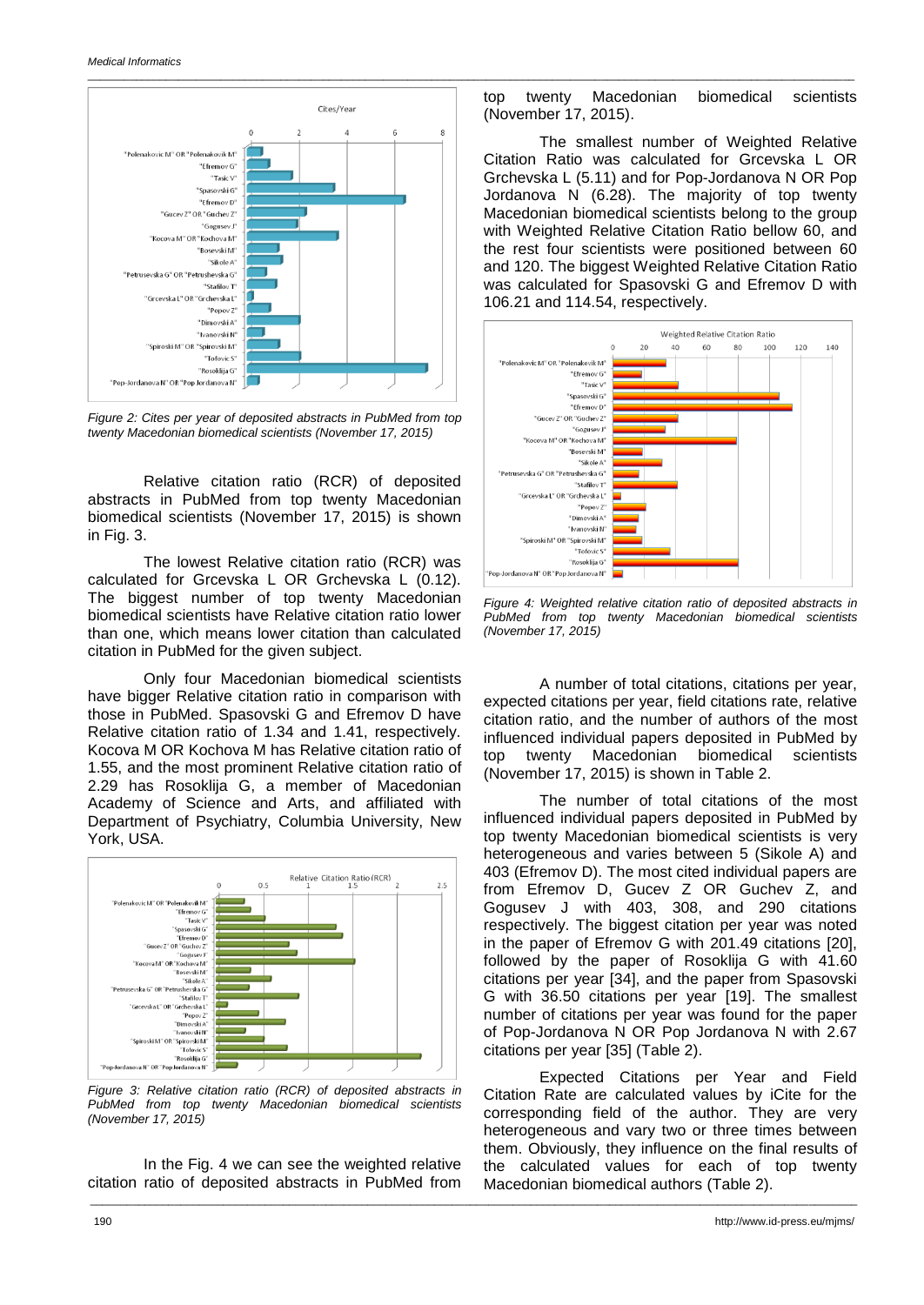| <b>Macedonian Biomedical Scientist</b><br>(November 17, 2015) | <b>PubMed ID</b> | Total<br><b>Citations</b> | <b>Citations per</b><br>Year | <b>Expected</b><br><b>Citations per</b><br>Year | <b>Field Citation</b><br>Rate | <b>Relative</b><br><b>Citation Ratio</b> | <b>Number of</b><br>authors | Year | Reference |
|---------------------------------------------------------------|------------------|---------------------------|------------------------------|-------------------------------------------------|-------------------------------|------------------------------------------|-----------------------------|------|-----------|
| "Polenakovic M" OR "Polenakovik M"                            | 16391464         | 50                        | 6.25                         | 1.96                                            | 3.42                          | 3.18                                     | 4                           | 2006 | $[16]$    |
| "Efremov G"                                                   | 17351267         | 68                        | 9.71                         | 3.67                                            | 6.74                          | 2.64                                     | 24                          | 2007 | $[17]$    |
| "Tasic V"                                                     | 15627218         | 112                       | 12.44                        | 4.38                                            | 8.72                          | 2.84                                     | 12                          | 2005 | [18]      |
| "Spasovski G"                                                 | 22626821         | 73                        | 36.50                        | 2.71                                            | 4.57                          | 13.48                                    | 24                          | 2012 | [19]      |
| "Efremov D"                                                   | 22077192         | 403                       | 201.49                       | 5.73                                            | 9.66                          | 35.19                                    | 860                         | 2012 | [20]      |
| "Gucev Z" OR "Guchev Z"                                       | 8673727          | 308                       | 17.11                        | 1.74                                            | 5.58                          | 9.81                                     | 9                           | 1996 | $[21]$    |
| "Gogusev J'                                                   | 8995751          | 290                       | 17.06                        | 1.84                                            | 5.39                          | 9.29                                     |                             | 1997 | $[22]$    |
| "Kocova M" OR "Kochova M"                                     | 22638547         | 56                        | 28.00                        | 3.50                                            | 5.90                          | 8.01                                     | 25                          | 2012 | $[23]$    |
| "Bosevski M"                                                  | 21885395         | 14                        | 7.00                         | 3.55                                            | 6.00                          | 1.97                                     | 125                         | 2012 | [24]      |
| "Sikole A"                                                    | 23635017         | 5                         | 5.00                         | 1.89                                            | 3.08                          | 2.64                                     | g                           | 2013 | $[25]$    |
| "Petrusevska G" OR "Petrushevska G"                           | 8807589          | 133                       | 7.39                         | 1.86                                            | 5.96                          | 3.97                                     | 8                           | 1996 | $[26]$    |
| "Stafilov T                                                   | 19944530         | 23                        | 5.75                         | 1.25                                            | 1.89                          | 4.60                                     | 6                           | 2010 | $[27]$    |
| "Grcevska L" OR "Grchevska L"                                 | 10196005         | 29                        | 1.93                         | 1.64                                            | 3.96                          | 1.18                                     | $\overline{2}$              | 1999 | [28]      |
| "Popov Z"                                                     | 20626425         | 15                        | 5.00                         | 2.82                                            | 4.75                          | 1.77                                     |                             | 2011 | $[29]$    |
| "Dimovski A"                                                  | 16413012         | 61                        | 7.62                         | 2.67                                            | 4.90                          | 2.85                                     | 8                           | 2006 | $[30]$    |
| 'Ivanovski N"                                                 | 12748350         | 53                        | 4.82                         | 2.24                                            | 4.37                          | 2.16                                     | 9                           | 2003 | [31]      |
| "Spiroski M" OR "Spirovski M"                                 | 20331842         | 21                        | 5.25                         | 2.90                                            | 4.81                          | 1.81                                     | 26                          | 2010 | $[32]$    |
| "Tofovic S"                                                   | 18981180         | 71                        | 11.83                        | 3.86                                            | 6.76                          | 3.07                                     | 6                           | 2008 | $[33]$    |
| "Rosoklija G"                                                 | 19606083         | 208                       | 41.60                        | 3.87                                            | 6.56                          | 10.75                                    |                             | 2009 | $[34]$    |
| "Pop-Jordanova N" OR "Pop Jordanova N"                        | 18816642         | 16                        | 2.67                         | 1.85                                            | 3.03                          | 1.44                                     | 7                           | 2008 | [35]      |

\_\_\_\_\_\_\_\_\_\_\_\_\_\_\_\_\_\_\_\_\_\_\_\_\_\_\_\_\_\_\_\_\_\_\_\_\_\_\_\_\_\_\_\_\_\_\_\_\_\_\_\_\_\_\_\_\_\_\_\_\_\_\_\_\_\_\_\_\_\_\_\_\_\_\_\_\_\_\_\_\_\_\_\_\_\_\_\_\_\_\_\_\_\_\_\_\_\_\_\_\_\_\_\_\_\_\_\_\_\_\_\_\_\_\_\_\_\_\_\_\_\_\_\_\_\_\_

**Table 2: Number of total citations, citations per year, expected citations per year, field citations rate, relative citation ratio, and number of authors of the most influenced individual papers deposited in PubMed by top twenty Macedonian biomedical scientists (November 17, 2015)**

*\_\_\_\_\_\_\_\_\_\_\_\_\_\_\_\_\_\_\_\_\_\_\_\_\_\_\_\_\_\_\_\_\_\_\_\_\_\_\_\_\_\_\_\_\_\_\_\_\_\_\_\_\_\_\_\_\_\_\_\_\_\_\_\_\_\_\_\_\_\_\_\_\_\_\_\_\_\_\_\_\_\_\_\_\_\_\_\_\_\_\_\_\_\_\_\_\_\_\_\_\_\_\_\_\_\_\_\_\_\_\_\_\_\_\_\_\_\_\_\_\_\_\_\_\_\_\_*

The main parameter Relative Citation Ratio (RCR) of the most influenced individual papers deposited in PubMed have shown the biggest value for Efremov D with 35.19 or 35 times more citations than expected in his field [20]. On the second place is the paper of Spasovski G with RCR of 13.48 [19], and on the third place is the paper of Rosoklija G with RCR of 10.75 [34]. Five of the top twenty Macedonian biomedical scientists have RCR below 2.0 (Bosevski M [24], Spiroski M OR Spirovski M [32], Popov Z [29], Pop-Jordanova N OR Pop Jordanova N [35], and Grcevska L OR Grchevska L [28]) and the rest of them are in the range of 2.0 and 10.0 (Table 2).

The number of authors of the most influenced individual papers deposited in PubMed by top twenty Macedonian biomedical scientists varies from 2 authors to 860 authors per published paper. The biggest number of authors (860) was noticed in the paper of Efremov D [20] following the paper from Bosevski M [24] with 125 authors. Four papers [17, 19, 23, 32] have 24, 25 or 26 authors, respectively. The rest of the papers have less than 12 authors (Table 2).

# **Discussion**

In this paper, Relative Citation Ratio (RCR) of top twenty Macedonian biomedical scientists in PubMed with a new metric that uses citation rates to measure influence at the article level was presented. The lowest RCR was calculated for Grcevska L OR Grchevska L. The biggest number of top twenty Macedonian biomedical scientists have Relative citation ratio lower than one, which means lower citation than calculated citation in PubMed for the given subject. Only four Macedonian biomedical

scientists have bigger RCR in comparison with those in PubMed. The most prominent RCR of 2.29 has Rosoklija G, a member of Macedonian Academy of Science and Arts, and affiliated at Department of Psychiatry, Columbia University, New York, New York, USA. Relative Citation Ratio (RCR) of the most influenced individual papers deposited in PubMed has shown the biggest value for the paper of Efremov D [20]. This paper has the biggest number of authors (860).

Analysis of the impact of scientists is a very sensitive issue. First paper about the current individual scientific impact of the academic staff employed at the Institutes, Faculty of Medicine, Ss Cyril and Methodius University of Skopje, Republic of Macedonia and to the creation of a list of Top Ten Scientists was published in 2009 [36]. The paper was not accepted as an objective measure of the current achievements of the scientists but rather as an "attack on the privacy" of the scientists.

Four years later semantically analysis of medical abstracts from the Republic of Macedonia indexed in the PubMed database with GoPubMed was published [37]. A total number of 1469 abstracts were identified for analysis. Macedonian medical scientists published papers in a total of 400 different journals which have been indexed in PubMed database. Top twenty Macedonian authors published 72.4% of the total number of abstracts indexed in PubMed.

The most influenced individual papers deposited in PubMed obtained with the iCite from the top twenty Macedonian biomedical scientists have shown similar results with the previously published results [14, 15, 36, 37]. Interestingly, the paper with the biggest RECR [20] is double-blind, placebocontrolled trial, which contains randomly assigned 15,526 patients with a recent acute coronary syndrome to receive twice-daily doses of either 2.5 mg or 5 mg of rivaroxaban or placebo for a mean of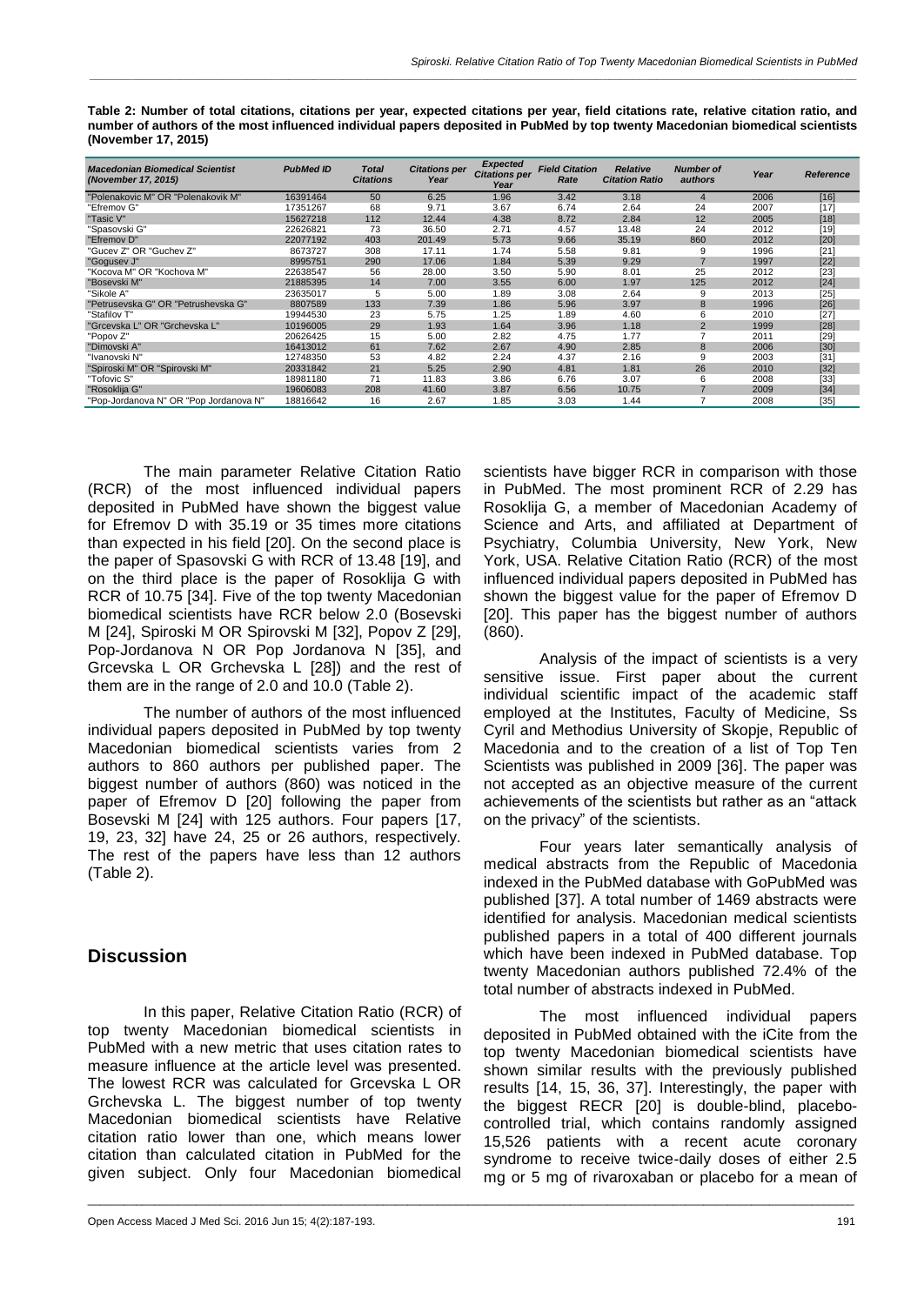13 months and up to 31 months. In this paper, the primary efficacy endpoint was a composite of death from cardiovascular causes, myocardial infarction, or stroke. As an authors included in this paper were mentioned 860 scientists connected with the cohort of 15,526 randomly selected patients. The second paper [24] with the 125 authors was the clinical presentation of venous thromboembolism (VTE), namely pulmonary embolism (PE) or deep venous thrombosis (DVT), and the outcome at 3 months (death, recurrent VTE or bleeding) and comparison between 2,984 COPD patients and 25,936 non-COPD patients included in the RIETE (Registro Informatizado de la Enfermedad TromboEmbólica) registry. From these two examples, we can suggest that multicentre studies have bigger RCR than other scientific papers.

Another characteristic of the most influenced individual papers deposited in PubMed by the top twenty Macedonian biomedical scientists is their connection with National Institutes of Health (NIH) grants. Most of the scientists with the highest RCR received or are included in the grants and scientific groups connected with NIH [20, 22, 33, 34].

Article-level metrics (ALMs) provide a wide range of metrics about the uptake of an individual journal article by the scientific community after publication. They include citations, usage statistics, discussions in online comments and social media, social bookmarking, and recommendations. There are numerous article-level metrics and each has its own advantages and problems.

Citation counts are an excellent measure of influence and impact but are very slow to collect. Download statistics are rapid to collect but may be misleading. Comments can provide valuable and immediate feedback, but are currently sparse and require a change in the research reward culture to become more widespread and to improve quality. The paper on article-level metrics was published as an Information Standards Quarterly [38] in 2013.

In the recent article it was stated that Macedonian scholarly publishers have to work on implementing of article level metrics in their e-journals. It is the way to increase their visibility and impact in the world of science [39].

Several limitations are connected with this study. The most vulnerable are the selection of top twenty Macedonian biomedical scientists. In spite of the clear definition of the total number of deposited abstracts in PubMed, identification of the authors by GoPubMed is not ideal. Many authors have more than one author identification in the PubMed and they are listed several times in the Author list which complicates the calculation of the total number of deposited abstracts. Some of the authors are not pure biomedical scientists but are included in the PubMed with the respective number of abstracts. Several biomedical scientists born in the Republic of Macedonia started to work at home and now are

working abroad. Some of them are actual members of the Macedonian Academy of Arts and Sciences. All above-mentioned factors are corrected in the selection process of top twenty Macedonian biomedical scientists. Thus, it is necessary to accept the mentioned list as an example of new metric that uses citation rates to measure influence at the article level, rather than qualification of the best Macedonian biomedical scientists.

 In conclusion, I can say that a new metric that uses citation rates to measure influence at the article level in the form of Relative Citation Ratio (RCR) can be used to analyze top twenty Macedonian biomedical scientists in PubMed. We can use the most influenced individual papers deposited in PubMed obtained with the iCite as a personal achievement of the certain scientist, but in the same time as a comparison between scientists as a group (research group, project group, institution, country, defined list of scientists and similar).

### **References**

\_\_\_\_\_\_\_\_\_\_\_\_\_\_\_\_\_\_\_\_\_\_\_\_\_\_\_\_\_\_\_\_\_\_\_\_\_\_\_\_\_\_\_\_\_\_\_\_\_\_\_\_\_\_\_\_\_\_\_\_\_\_\_\_\_\_\_\_\_\_\_\_\_\_\_\_\_\_\_\_\_\_\_\_\_\_\_\_\_\_\_\_\_\_\_\_\_\_\_\_\_\_\_\_\_\_\_\_\_\_\_\_\_\_\_\_\_\_\_\_\_\_\_\_\_\_\_

1. Hutchins BI, Yuan X, Anderson JM, Santangelo GM. Relative Citation Ratio (RCR): A new metric that uses citation rates to measure influence at the article level. bioRxiv. <http://dx.doi.org/10.1101/029629>

2. iCite. https://icite.od.nih.gov/help [Accessed: November 17, 2015] 3. Moed HF, Burger WJM, Frankfort JG, Van Raan AFJ. The use of bibliometric data for the measurement of university research performance. Res Policy. 1985;14:131–149. [http://dx.doi.org/10.1016/0048-7333\(85\)90012-5](http://dx.doi.org/10.1016/0048-7333(85)90012-5)

4. Zitt M, Small H. Modifying the journal impact factor by fractional citation weighting: The audience factor. J Am Soc Inf Sci Technol. 2008;59:1856–1860.<http://dx.doi.org/10.1002/asi.20880>

5. Opthof T, Leydesdorff L. Caveats for the journal and field normalizations in the CWTS ("Leiden") evaluations of research performance. J Informetr. 2010;4:423–430. <http://dx.doi.org/10.1016/j.joi.2010.02.003>

6. Van Raan AFJ, van Leeuwen TN, Visser MS, van Eck NJ, Waltman L. Rivals for the crown: Reply to Opthof and Leydesdorff. J Informetr. 2010;4:431–435. <http://dx.doi.org/10.1016/j.joi.2010.03.008>

7. Waltman L, van Eck NJ, van Leeuwen TN, Visser MS, van Raan AFJ. Towards a new crown indicator: Some theoretical considerations. J Informetr. 2011;5:37–47. <http://dx.doi.org/10.1016/j.joi.2010.08.001>

8. Bornmann L, Leydesdorff L. The validation of (advanced) bibliometric indicators through peer assessments: A comparative study using data from InCites and F1000. J Informetr. 2013;7:286– 291[. http://dx.doi.org/10.1016/j.joi.2012.12.003](http://dx.doi.org/10.1016/j.joi.2012.12.003)

9. Bornmann L, Marx W. How to evaluate individual researchers working in the natural and life sciences meaningfully? A proposal of methods based on percentiles of citations. Scientometrics. 2013;98:487–509[. http://dx.doi.org/10.1007/s11192-013-1161-y](http://dx.doi.org/10.1007/s11192-013-1161-y)

10. Bergstrom CT, West JD. Assessing citations with the Eigenfactor metrics. Neurology. 2008;71:1850–1851. <http://dx.doi.org/10.1212/01.wnl.0000338904.37585.66> PMid:19047558

11. Zitt M, Small H. Modifying the journal impact factor by fractional citation weighting: The audience factor. J Am Soc Inf Sci Technol. 2008;59:1856–1860.<http://dx.doi.org/10.1002/asi.20880>

12. Moed HF. Measuring contextual citation impact of scientific journals. J Informetr. 2010;4:265–277. <http://dx.doi.org/10.1016/j.joi.2010.01.002>

\_\_\_\_\_\_\_\_\_\_\_\_\_\_\_\_\_\_\_\_\_\_\_\_\_\_\_\_\_\_\_\_\_\_\_\_\_\_\_\_\_\_\_\_\_\_\_\_\_\_\_\_\_\_\_\_\_\_\_\_\_\_\_\_\_\_\_\_\_\_\_\_\_\_\_\_\_\_\_\_\_\_\_\_\_\_\_\_\_\_\_\_\_\_\_\_\_\_\_\_\_\_\_\_\_\_\_\_\_\_\_\_\_\_\_\_\_\_\_\_\_\_\_\_\_\_\_